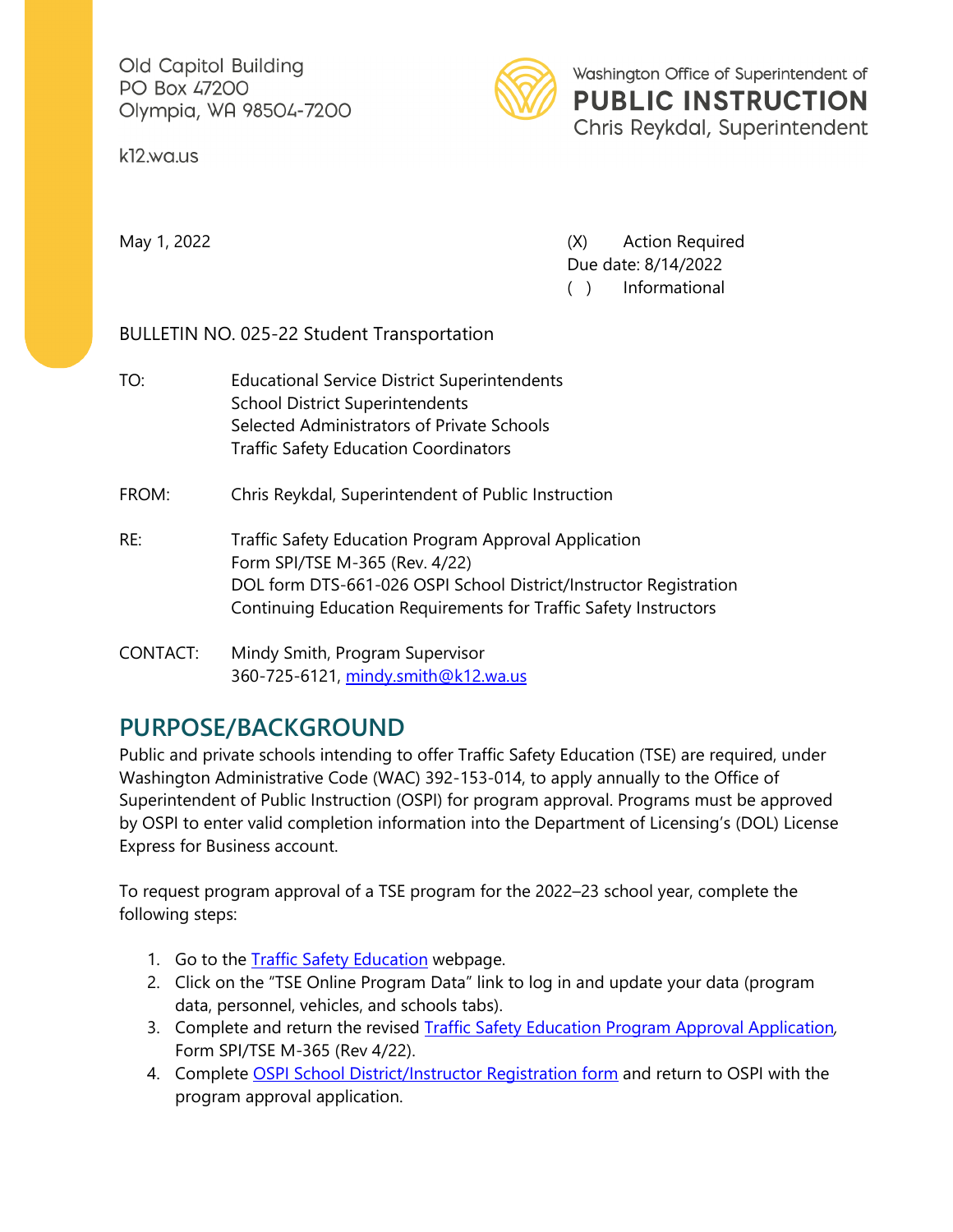BULLETIN NO. 025-22 ST May 1, 2022 Page 2

Each school district must update their TSE online program data. The TSE Coordinator information on the *Traffic Safety Education Program Approval Applicatio*n must match the TSE coordinator information listed on OSPI's website.

## **REGISTRATION PROCESS**

The [OSPI School District/Instructor Registration form](http://www.dol.wa.gov/forms/661026.pdf) and the [Traffic Safety Education Program](https://www.k12.wa.us/student-success/health-safety/traffic-safety-education/traffic-safety-education-forms)  [Approval Application,](https://www.k12.wa.us/student-success/health-safety/traffic-safety-education/traffic-safety-education-forms) Form SPI/TSE M-365 (Rev 4/22) must be emailed or mailed to OSPI by August 14.

Email scanned copy of both documents to: [K12TSE@k12.wa.us,](mailto:K12TSE@k12.wa.us) or

Mail to:

• Traffic Safety Education Office of Superintendent of Public Instruction PO BOX 47200 Olympia, WA 98504-7200

After the district program data is reviewed by OSPI, TSE programs that comply with chapter 28A.220 RCW and chapter 392-153 WAC will be approved. OSPI will email the district superintendent and TSE coordinator a program approval letter, the OSPI signed program application and completed DOL School District/Instructor Registration (DTS-661-026). The school district must submit the approved School District/Instructor Registration (DTS-661-026) to DOL using their online Professional and Business Licensing System. If you are providing only a summer 2022 program, please apply for program approval at this time, and follow the same steps listed above.

Districts are required to ensure TSE instructors teaching in an approved program meet the continuing education requirements outlined in WAC 392-153-020 and 021. Instructors with a TSE endorsement are required to complete 40 clock hours every five years. Instructors with a TSE conditional certificate are required to complete 60 clock hours (48 of which can be district approved hours) in the two-year period (or less) prior to renewal.

Please ensure all online program data is updated and the program approval application is complete and signed.